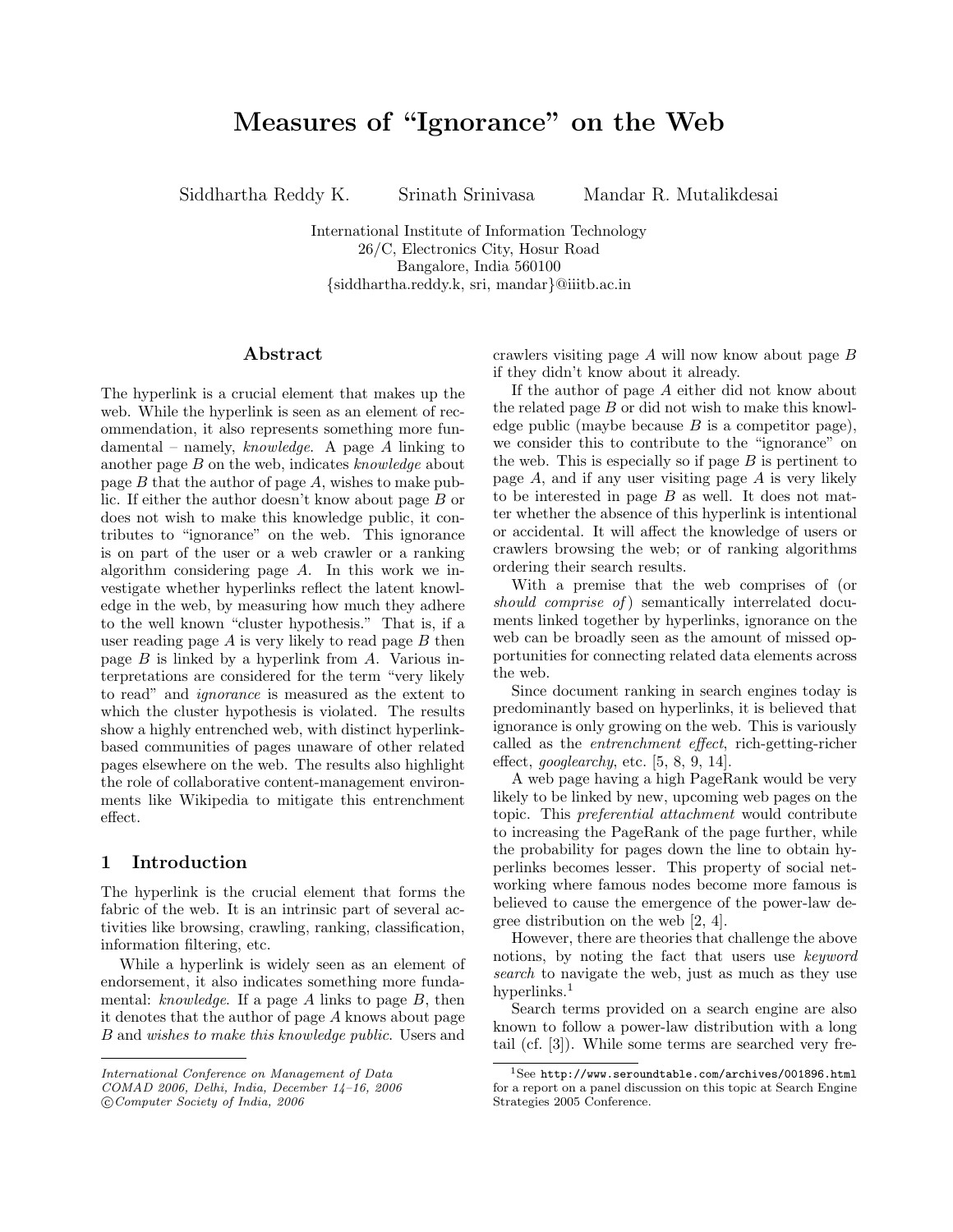quently, a vast majority of terms in keyword search are infrequent terms that return results from small, niche areas of the web. This is claimed to offset the dominance of pages with very high PageRank and drive traffic to lesser known pages [13, 16].

Given this, a pertinent question to ask is whether analysing hyperlink structures in the web is still significant. There are several reasons why the answer is in the affirmative. They can be listed as follows.

- 1. The "egalitarian keyword search" hypothesis rests on the fact that most of the search terms are rarely-used terms, thus driving traffic to lesser known pages that use these terms. However, this would not apply to search terms that are common. Hence, for widely-popular search terms, keyword searching need not be egalitarian. Indeed, this seems to be already verified for political websites [14].
- 2. Analogously, just because most of the keyword search terms are rare, it does not necessarily mean that they drive traffic to lesser known parts of the web. Pages with high PageRank can very well have rarely occurring terms.
- 3. Many algorithms for searching similar pages, use the hyperlink neighbourhood of a page in order to look for similar pages [7, 11, 12]. On an entrenched web, providing a "Similar page" link (computed based on hyperlink neighbourhood) would not be very effective.
- 4. Crucial elements of keyword search engines like crawling and ranking, still rely on hyperlinks and on the assumption that hyperlinks connect related pages.
- 5. Finally, measures of ignorance help us understand the effectiveness of collaborative platforms like Wikipedia for sharing information.

Measuring ignorance can be seen as a dual of the task of measuring topic drift on the web [6, 10, 15]. While measuring topic drift seeks to assess how topically related are pages within a given hyperlink neighbourhood, "ignorance" measures how well connected are pages that are on the same topic.

## 2 Measuring Ignorance

In order to define "ignorance" on the web, we define the following terms. The web is treated as a graph  $G = (V, E)$ , where V is a set of pages and E is a set of hyperlinks across pages. The graph is directed, where  $(v_1, v_2) \in E \neq (v_2, v_1) \in E$ . With support for backlinks for spaces like blogs or Wikipedia and for the web in general, with the Google toolbar, the directed nature of the graph can be relaxed. However, we retain the directed property of the hyperlink graph

since it is more general and can apply to situations where backlinks are not available.

The predicate  $Related(v_1, v_2)$  is defined for all  $v_1, v_2 \in V$  as: if a user is interested in  $v_1$  then the user is very likely to be interested in  $v_2$  as well.

Ignorance can be broadly defined as:

$$
\forall v_i, v_j \in V, 1 - Pr[(v_i, v_j) \in E | Related(v_i, v_j)] \quad (1)
$$

where  $Pr[x]$  is the probability of the occurrence of an event,  $x$ .

On the web graph, pages need not be directly connected to be reachable. There needs to be only a hyperlink path between pages to reach one from the other. The hyperlink path distance between pages  $v_1$ and  $v_2$  is the smallest k such that  $(v_1, v_2) \in E^k$ . Here  $E^k$  is the  $k^{th}$  transitive closure of E. The term  $hd(v_1, v_2)$  is used to define the hyperlink path distance between pages.

Ignorance is now defined by a more general definition as:

$$
\forall v_i, v_j \in V, 1 - Pr[hd(v_i, v_j) = k | Related(v_i, v_j)]
$$
 (2)

However, the presence of a hyperlink path from page u to page v does not necessarily mean that a user on page  $u$  will definitely reach page  $v$ . At each step in the path, the user has to choose one outgoing link from among all the outgoing links on that page. With this in mind, a third definition of ignorance can be given as the probability that the user on page  $u$ will reach page v by following hyperlinks beginning at page u.

In order to define ignorance this way, we introduce the following terms. Given  $hd(u, v) = k$ , the term  $path(u, v)$  is defined as the sequence  $u, v_1, v_2, \ldots v_{k-1}v$ as the sequence of pages comprising of the shortest path between  $u$  and  $v$ .

Secondly, suppose that page  $u$  is directly linked to v, the term  $nav(u, v)$  is defined as the probability that a user visiting page  $u$  would click on the hyperlink pointing to page  $v$ . In this work, we compute this term in a way similar to PageRank computations, as follows:  $nav(u, v) = \frac{1}{|u_*|}$ , where  $u_* = \{(u, v) | (u, v) \in E\}$  is the set of all outgoing hyperlinks from u.

Given these, ignorance is now defined as:

$$
\forall u, v \in V, 1-\Pi_{i=0}^{k}nav[(v_i, v_{i+1})|hd(u, v) = k \land Related(u, v)]
$$
\n(3)

where  $v_0 = u$ ,  $v_k = v$  and  $\forall v_i, v_i \in path(u, v)$ .

In order to define the predicate Related() in a concrete fashion, we take the following interpretations for the term:

**Cosine Similarity:** Two pages  $v_i$  and  $v_j$  are said to be related if their cosine similarity is very high.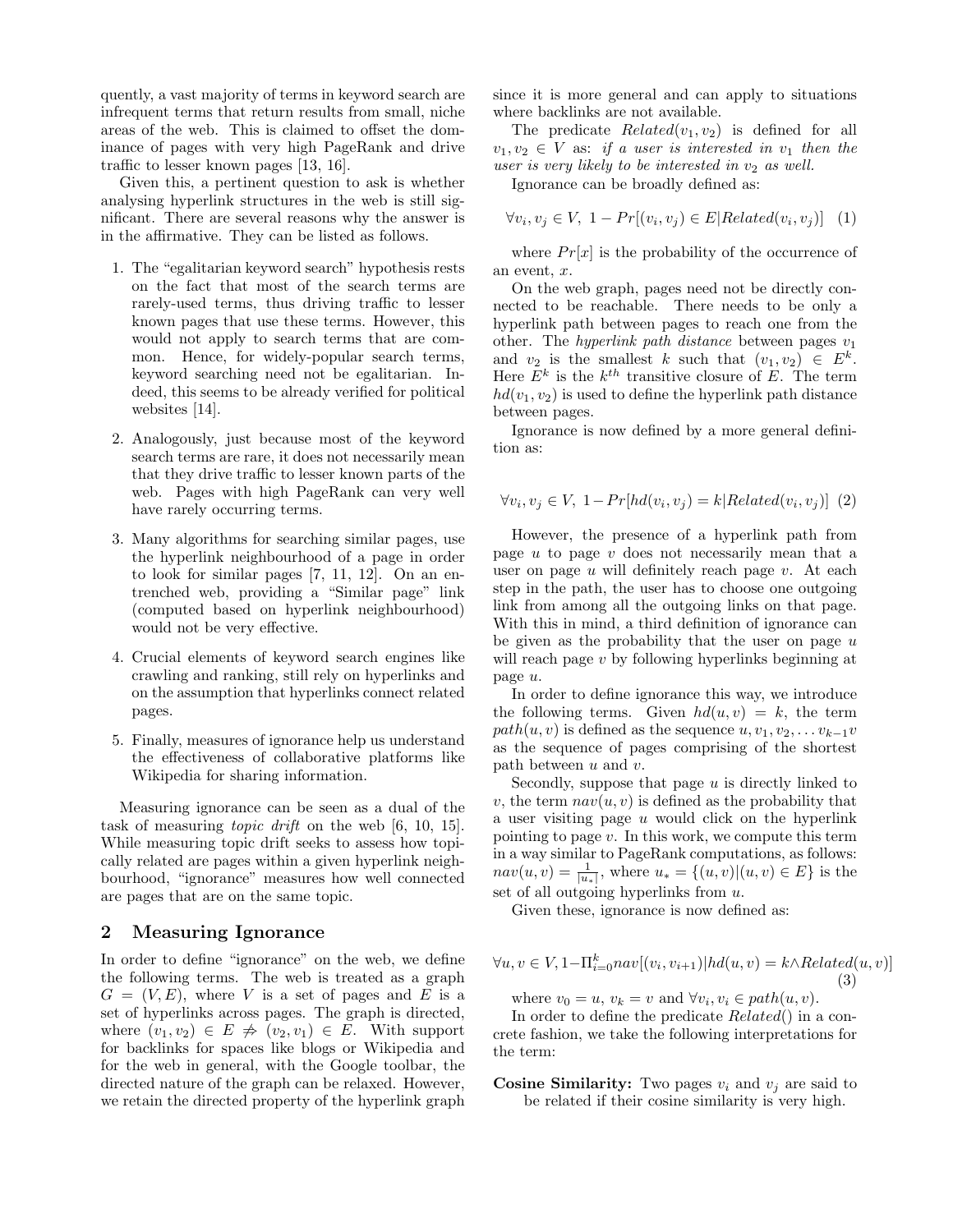- **Co-citation:** Two pages  $v_i$  and  $v_j$  are said to be related if they are co-cited by a large number of other pages.
- **Tagging:** Two pages  $v_i$  and  $v_j$  are said to be related if they are tagged by a large number of common tags by a large number of users.

Cosine similarity is a measure of relatedness in terms of the contents of the pages, while co-citation is a measure of relatedness in terms of the hyperlink structure among pages. It would be interesting to see how ignorance measured using one relatedness measure compares with ignorance measured using the other relatedness measure.

The third variety of relatedness measure, namely tagging, is an increasing amount of meta-data available from bookmark harvesting engines like del.icio.us. While we have conducted experiments based on the third interpretation as well, we have not been able to obtain enough data in order to compare it with the first two interpretations. Hence in this paper, we shall be primarily focusing on relatedness based on content similarity and based on co-citation.

## 3 Data Sets

The ignorance experiment was performed on three kinds of datasets:

- 1. Wikipedia dump
- 2. Web crawl from Ask.com
- 3. Analyzing tags from the del.icio.us $2$  bookmark sharing engine

Characteristics of these data sets are explained in the following subsections. For measuring hyperlink path distance, a maximum depth of  $k = 8$  was used. We define this as  $k_{max}$ . This is based on the result by Baeza-Yates and Castillo [1] that users rarely browse beyond a depth of 5. It may be noted that in the charts further on, "a hyperlink path distance greater than  $k_{max}$ " does not imply the existence of a hyperlink path. It only means that there does not exist a hyperlink path with length less than or equal to  $k_{max}$ .

## 3.1 Wikipedia

We downloaded a Wikipedia dump of all the article pages in the English language, in December 2005. This dump consists of 2,185,443 pages and 2,283,601 links. This includes main article pages, image pages (a page for every image with additional information and links to the parent article), disambiguation pages (pages with links to pages on different topics represented by the same name), etc.

| No. of pairs with $S \geq 0.9$ | Total no. of pairs |
|--------------------------------|--------------------|
|                                | 8429               |
|                                | 10039              |
|                                | 9877               |
|                                | 17683              |
|                                | 11181              |

Table 1: Content-wise similar pages in Wikipedia

Wikipedia is unlike the rest of Web, in that its content evolves from thousands of people editing and adding information collaboratively. A notable observation is that the more popular pages in Wikipedia are accessed much more than the less popular ones and are consequently more "current." In these pages, if there are missing references, they are quickly added in.

## 3.2 Ask.com Crawl

We obtained a part of the general Web crawl of the Ask.com search engine from January 2006. This data set consists of about 10,623,000 pages and 85,812,128 links.

## 3.3 Del.icio.us

Del.icio.us is a service for storing and sharing web bookmarks or tags. Users can "tag" a page using key phrases that they think describe the page best. Del.icio.us also facilitates retrieval of pages that have been tagged with a given key phrase. We used the tags for analyzing popular pairs of related pages on the Web.

A description of the experimental procedures along with the results is presented below.

# 4 Experiments: Wikipedia

## 4.1 Cosine Similarity

We began by extracting key phrases from every Wikipedia page and indexing them. Key phrases were extracted from the anchor text of hyperlinks (and Wiki links) and phrases embedded within markup like headings, bold face, italics, bullets, etc.

In order to get an idea of how content-wise similarity is distributed across Wikipedia, we conducted several experiments. For each experiment, we picked anywhere between 8000 to 17000 pairs of pages uniformly at random and calculated the cosine similarity, S, of each pair. Figure 1 shows the result of one such sampling, where cosine similarity values  $S$  are plotted against their frequency, F. The cosine similarity values across all these pairs follow a Poisson distribution. This can be observed in the  $\ln(S)$  vs  $\ln(F)$  plot shown in figure 2. As is evident, a majority of pairs of pages have very low cosine similarity.

For our purposes, we set a cosine threshold of  $S \geq$ 0.9 for determining content-wise similarity.

<sup>2</sup>http://del.icio.us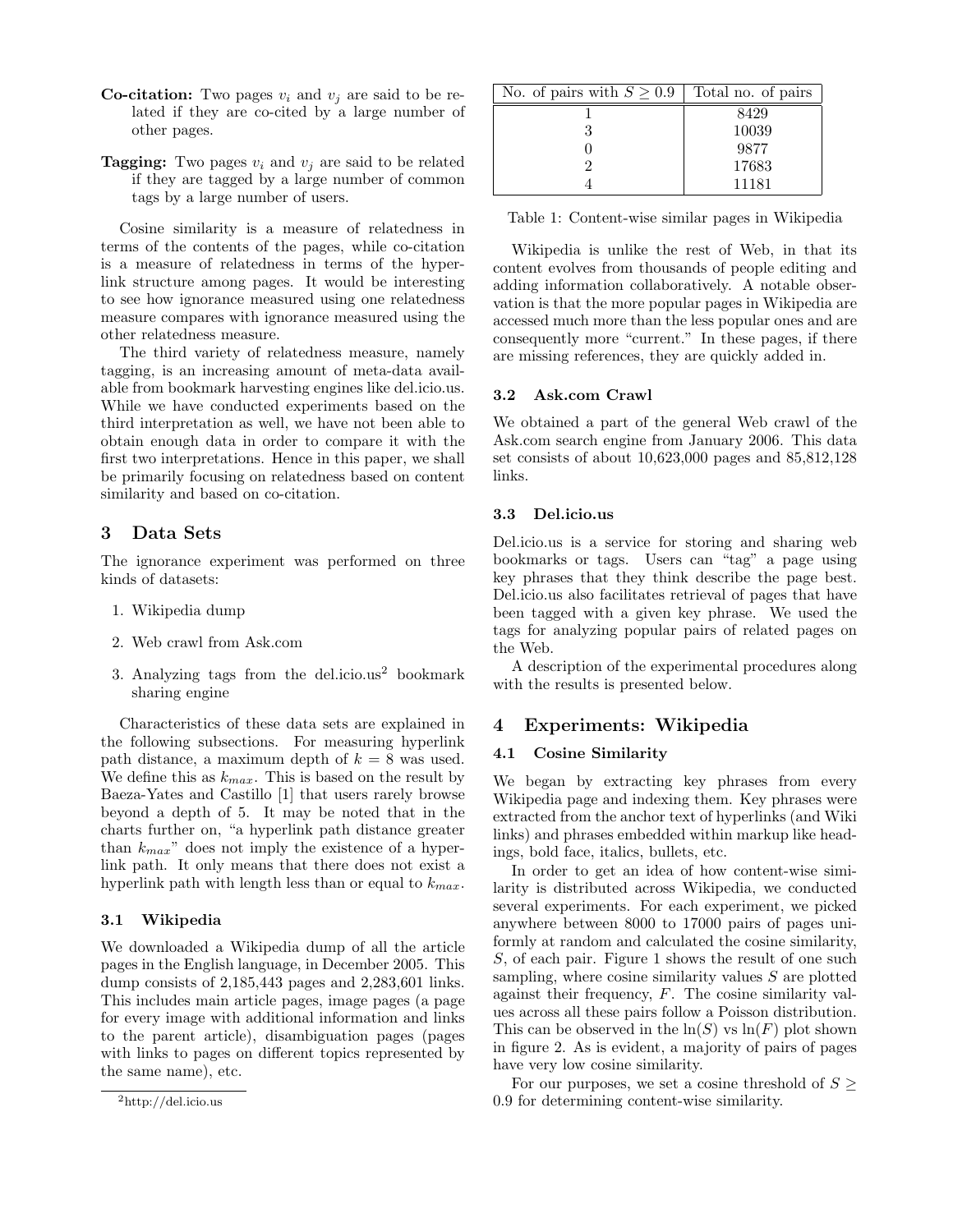Table 1 shows the number of content-wise similar pages that were found in various sampling experiments. On an average, the distribution of content-wise similar pages was found to be 0.0178%.

Given the extremely small percentage of pairs of pages having a cosine of at least 0.9, it would be safe to assume that whenever we find any such pair, they are likely to contain semantically related content as well.



Figure 1: Wikipedia: Cosine Similarity  $(S)$  vs Frequency  $(F)$ 



Figure 2: Wikipedia:  $ln(S)$  vs  $ln(F)$ 

With the index in place, we picked a page  $u$  from Wikipedia uniformly at random. With the aid of the index, we found other pages  $v$ , with a high Jaccard coefficient:  $\frac{|term(u) \cap term(v)|}{|term(u) \cup term(v)|} \rightarrow 1$ , where  $term(u)$  is the set of all key phrases of page  $u$ . For page  $u$  and each such page v, we defined  $Related(u, v) = true$ if  $S(u, v) > 0.9$ , where  $S(u, v)$  is the cosine similarity between pages u and v. For pairs of pages  $(u, v)$ where the above predicate holds, we proceeded to find  $hd(u, v)$ .

Results: The experiment was repeated with 65 pairs

of pages having a cosine similarity of 0.9 or more. While 65 seems like a very small number, given the observation that the number of content-wise similar pages are about 0.0178%, 65 pairs of pages would correspond to a sample space of about 365,170 pairs or 730,340 pages. This constitutes a sizeable proportion of the entire Wikipedia dump.

Figure 3 shows a plot of the hyperlink path distance against the frequency of its occurrence among these 65 pairs. Here, the mode is 5, with 37 of the 65 pairs of pages having this hyperlink path distance. The next most frequent hyperlink path distance is 4, with a frequency of 12. There are 5 pairs with a hyperlink path distance beyond  $k_{max}$ .

The mode 5, seems to be a very arbitrary number. Most pairs of pages that are content-wise similar are reachable within a distance of  $k_{max}$  hops, and most of them are separated by a distance of 5. We discuss this strange result and our interpretation in section 4.3.

For these 65 pairs of pages, a measure of ignorance was also calculated based on equation 3. On an average, the probability of a random surfer reaching one content-wise similar page from another was found to be 0.0021, giving us a high ignorance measure of 0.9979.



Figure 3: Wikipedia (Cosine Similarity): Hyperlink path distance  $(k)$  vs Frequency  $(F)$ 

#### 4.2 Co-citations

We indexed all the links in the Wikipedia data set. We then picked pairs of pages  $(u, v)$  uniformly at random from the data set, and calculated the number of times they have been co-cited, N. We collected more than a million such pairs of pages. The distribution of each  $N$  against its frequency  $F$ , is a power-law, as shown in figures 4 and 5. It is evident from figure 4 that a majority of pairs of pages have been co-cited very few times.

It is interesting to note here that, while distribution of content across pages follows a Poisson distribution, the co-citation distribution is a power-law. Pois-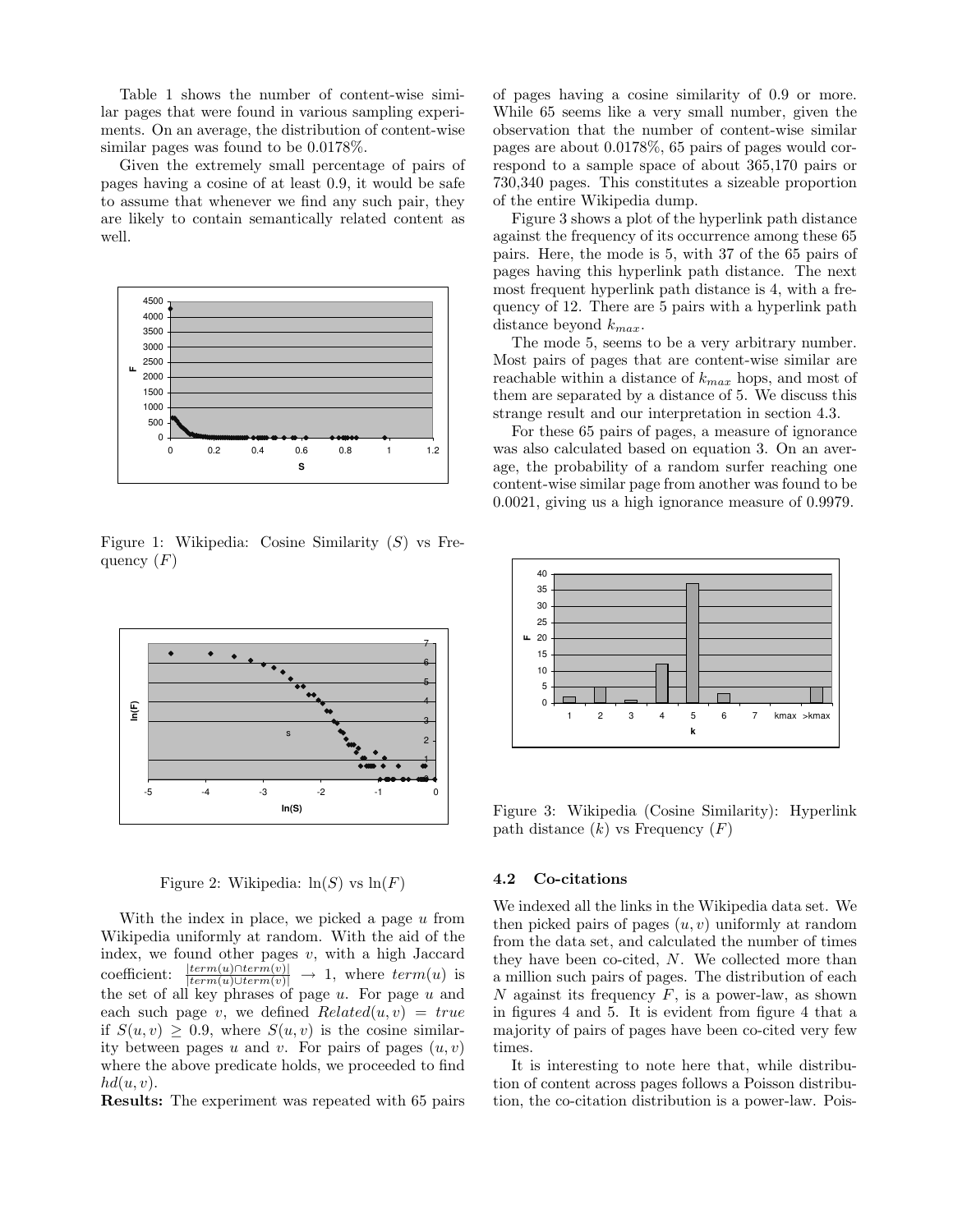| No. of pairs with $N(u, v) \ge 1500$ | Total no. of pairs |
|--------------------------------------|--------------------|
|                                      | 1336643            |
| 26                                   | 1186231            |
|                                      | 1462987            |
|                                      | 1312479            |
|                                      | 1173765            |

Table 2: Co-citation similarity in Wikipedia

son distributions are indicative of independent random events, while power-law distributions are characteristic of systems having non-linear influences across disparate random events. A page with a given content seems to be created independently, while existence of hyperlinks seems to influence the formation of other hyperlinks.

For this experiment, we defined  $Related(u, v) =$ true if  $N(u, v) > 1500$ , where  $N(u, v)$  is the number of times pages  $u$  and  $v$  have been co-cited. Table 2 shows the proportion of related pages found across various sampling experiments. On an average, related pages based on co-citation was found to be 0.00078% of the sample.



Figure 4: Wikipedia (Co-citations): Number of cocitations  $(N)$  vs Frequency $(F)$ 

Results: We calculated the hyperlink path distance between 14,004 pairs of pages. Figure 6 shows a plot of the hyperlink path distance against the frequency of its occurrence among these 14,004 pairs. Here, the mode is 2, with 9,747 of the 14,004 pairs of pages having this hyperlink path distance. The next most frequent hyperlink path distance is 1, with a frequency of 4,122. The maximum hyperlink path distance observed was 5, with a frequency of 4.

The hyperlink separation between pairs of highly co-cited pages is very much lower than the hyperlink separation between content-wise similar pages. However, it is interesting to note that mode distance here is 2 and not 1. Most co-cited pages seem to not directly link to one another, but *are linked via an intermediary*.

On an environment like Wikipedia, we imagine that



Figure 5: Wikipedia (Co-citations):  $\ln(N)$  vs  $\ln(F)$ 

this intermediary could be one of the co-citing pages itself, that is acting as an index. A page that co-cites a pair of pages would be a page on a general topic (like "Delhi"), while the pages that are co-cited would be about specific topics (like say, "History of Delhi" and "Educational Institutions in Delhi"). Pages on the specific topics would have linked back to the general page, giving them a short path to all other pages related by co-citation.

However, even with such a small degree of separation, the average probability that a user can browse from one co-cited page to another was found to be only 0.0007. This gives us an ignorance value of 0.9993.



Figure 6: Wikipedia (Co-citations): Hyperlink path distance  $(k)$  vs Frequency  $(F)$ 

#### 4.3 Interpretation of Results

In our experiments using cosine similarity as a relatedness measure, we found that a majority of the pairs of pages are linked with a hyperlink path of length less than  $k_{max}$  with a mode of 5. Very few of the related pairs were separated by a distance greater than  $k_{max}$ .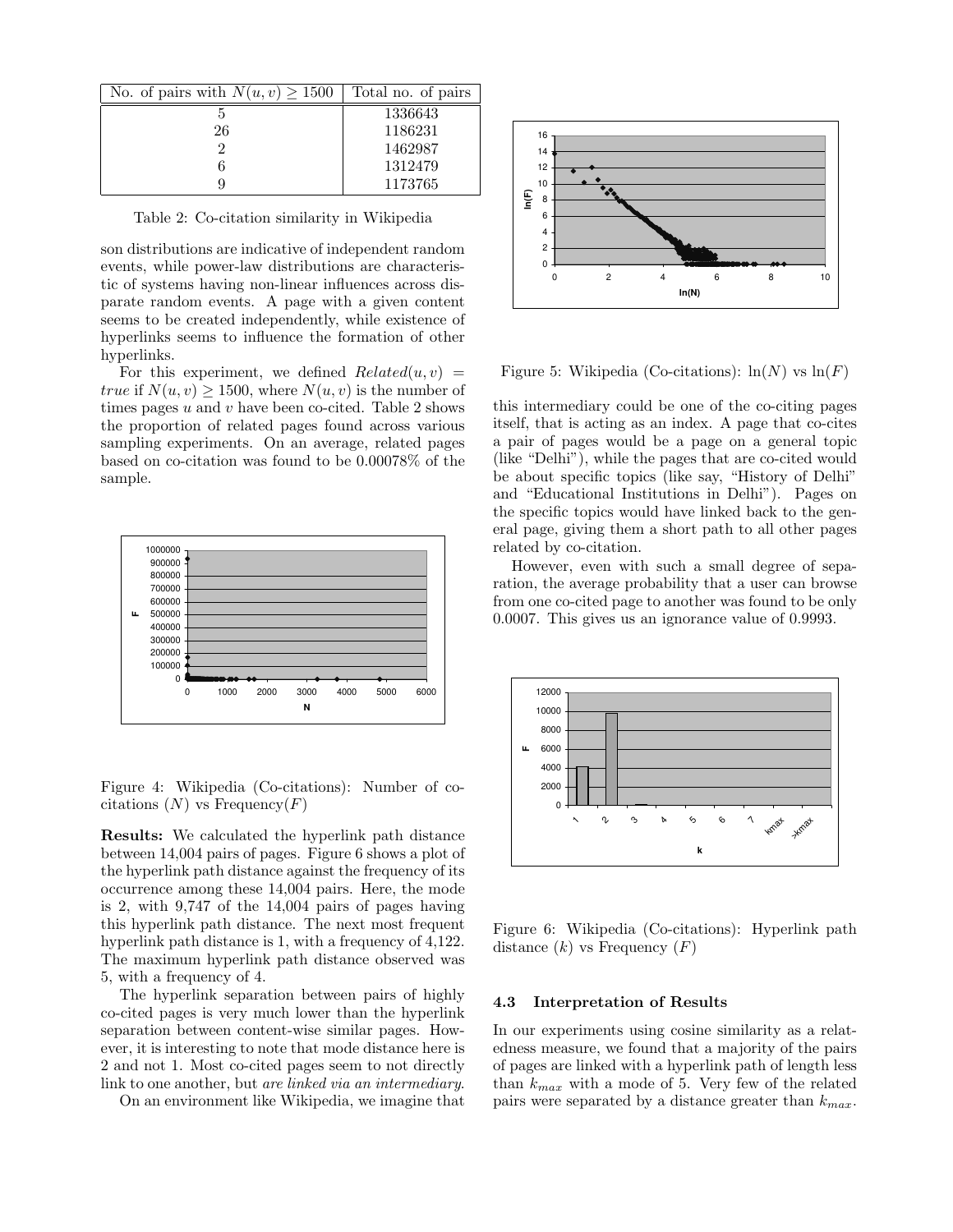This can be seen as an indication that Wikipedia, being a collaborative medium, is much more densely connected compared to the general Web. In section 5.1, we shall see that, on the Web, content-wise similar pages are generally disconnected. Wikipedia in general is much more densely connected and probably has a much smaller diameter than the web. However, a small degree of separation between related pages, does not necessarily mean that users visiting one are likely to browse to the other.

Even if content-wise similar pages are separated within  $k_{max}$  degrees of separation, the ignorance factor was still very high: about 0.9979. This high value of ignorance stems from the dense nature of hyperlink connectivity, giving the user several choices to browse away from a page before reaching a content-wise similar page.

However, what is even more interesting is that while the degree of separation between co-cited pages is very low (with a mode of 2), the ignorance value for the cocitation experiments is actually a little higher than that of content-wise similar pages! The ignorance value in the co-citation experiment was found to be 0.9993, while for the cosine experiment, it was 0.9979.

So what does it mean to have a low degree of separation, and a high value of ignorance?

A low degree of separation among co-cited pages means that such pairs of pages are likely to form communities that are discovered by crawlers and ranking algorithms. A similarity search algorithm searching a hyperlink neighbourhood is very likely to chance upon co-cited pages. This is because crawling and automated browsing are likely to follow all hyperlinks from a page. However, the same cannot be said of human browsers who are more likely to click on only a small number of hyperlinks from any given page. Hence, high ignorance and low degree of separation for cocited pages indicates the presence of communities or clusters of pages, that are too intricate to explore manually, but which can be exploited by search engines.

For content-wise similar pages, not only is the ignorance high, but so is the degree of separation. However, assuming that similarity search algorithms search in hyperlink neighbourhoods till a depth of  $k_{max}$ , the high degree of separation (with mode=5) on Wikipedia is still amenable for automated techniques to find similar pages.

### 5 Experiments: Ask.com

### 5.1 Cosine Similarity

The data-set from Ask.com comprised 10,623,000 pages from a web crawl. In order to find content-wise similar pages, we conducted several sampling experiments choosing pairs of pages at random. Because of the way the crawl data was organized and the lack of an index, we found it difficult to sample a large number

| No. of pairs with $S \geq 0.9$ | Total no. of pairs |
|--------------------------------|--------------------|
| 65                             | 9957               |
| 79                             | 10875              |
| 5                              | 993                |
|                                | 998                |
| 2                              | 997                |
|                                | 995                |

Table 3: Content-wise similar pages from Ask.com crawl

of pages at one go. Hence, a number of experiments were conducted with smaller samples.

Table 3 shows results from some of the experiments. The number of pairs of pages having a high cosine  $(S > 0.9)$  was found to be about 0.5981\%. Figure 7 shows a plot of each  $S$  against its frequency,  $F$ . If we ignore the obvious mode at cosine 0, the distribution seems to characterize a Gaussian curve with a mean somewhere around 0.5.

It is also somewhat of a surprise that the proportion of content-wise similar pages on the general web is higher than the corresponding proportion found on Wikipedia. However, this can also be explained by the fact that two or more largely similar pages on Wikipedia are likely to be merged by users over time, whereas on the web, there is a larger tendency to duplicate data and mirror page contents.

Hence it is quite plausible for the general web to contain greater proportion of content-wise similar pages. Whatever be the reason, we shall not be speculating on this further, and would go by what the numbers say.



Figure 7: Ask.com: Cosine Similarity  $(S)$  vs Frequency  $(F)$ 

As before, for a pair of pages  $(u, v)$ , we defined  $Related(u, v) = true$  if  $S(u, v) > 0.9$ , where  $S(u, v)$ is the cosine similarity between pages  $u$  and  $v$ . For pairs of pages  $(u, v)$  where the above predicate holds, we proceeded to find  $hd(u, v)$ .

Results: The experiment was repeated with 105 pairs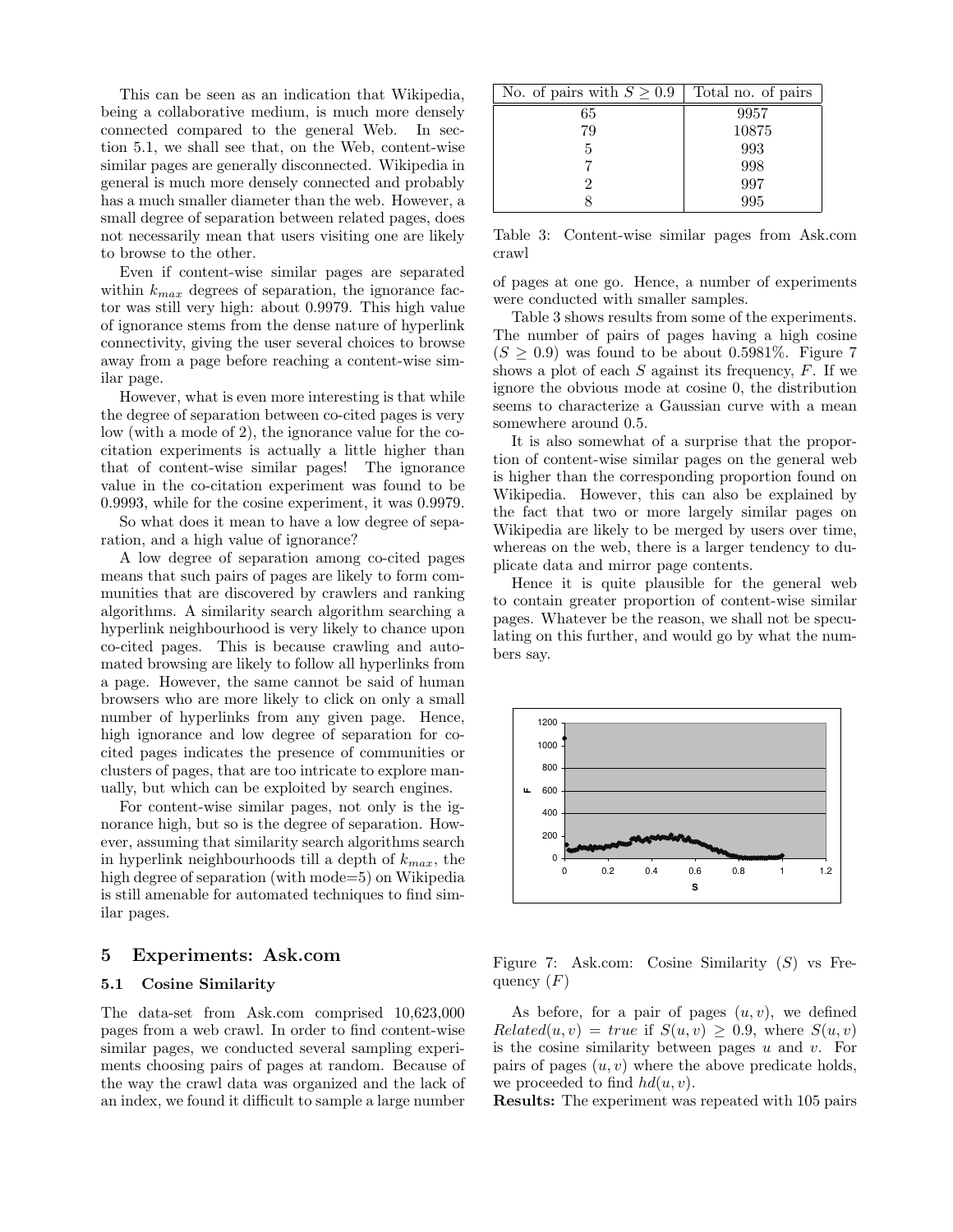of pages having a cosine similarity of 0.9 or more. This corresponds to a sample space of about 17555 pairs of pages. Ask.com experiments had a smaller sample space simply because of the lack of any supporting index structures and the size of the dataset, making it enormously difficult to find pairs of pages having a high cosine. However, we will see that the results obtained with this sample are such that they are only likely to be strengthened with larger sample sizes.

Figure 8 shows a plot of the hyperlink path distance against the frequency of its occurrence among these 105 pairs. Here, a majority of the pairs of pages (68 of 105 pairs) have a hyperlink path distance greater than  $k_{max}$ . This indicates a high degree of separation. The next most frequent hyperlink path distances are 6 and 7, with a frequency of 10 and 11 respectively.

On the web, most of the content-wise similar pages seem to be disconnected from one another. A degree of separation greater than  $k_{max}$  amounts to an ignorance factor of 1. For this sample, we obtained an average ignorance factor of 0.9996.



Figure 8: Ask.com (Cosine Similarity): Hyperlink path distance  $(k)$  vs Frequency  $(F)$ 

#### 5.2 Co-citations

We indexed all the links in the Ask.com data set. We then picked pairs of pages  $(u, v)$  uniformly at random from the data set, and calculated the number of times they have been co-cited, N. We collected more than a million such pairs of pages. The distribution of each  $N$  against its frequency,  $F$ , is a power-law, as shown in figures 9 and 10.

We defined  $Related(u, v) = true$  if  $N(u, v) \ge 1500$ , where  $N(u, v)$  is the number of times pages u and v have been co-cited.

Table 4 shows the proportion of related pages found from different sampling experiments. On an average, the proportion of similar pages based on co-citation was found to be 0.0121%.

| No. of pairs with $N(u, v) \ge 1500$ | Total no. of pairs |
|--------------------------------------|--------------------|
| 165                                  | 1194752            |
|                                      | 48830              |
|                                      | 32330              |
|                                      | 59585              |
|                                      | 68737              |

Table 4: Co-citation similarity in crawl data from Ask.com

An interesting point here is that the proportion of pairs of pages having at least 1500 co-citing pages is much higher on the web. However, this could be simply because of the larger size of the web. Because the co-citation distribution is scale-free, it becomes difficult to normalize the amount of co-citations within a bounded interval.

Nevertheless, the results obtained from 1500 as the co-citation threshold would likely to be only strengthened for larger thresholds.



Figure 9: Ask.com (Co-citations): Number of cocitations  $(N)$  vs Frequency  $(F)$ 

Results: We calculated the hyperlink path distance between 443 pairs of pages. Figure 11 shows a plot of the hyperlink path distance against the frequency of its occurrence among these 443 pairs. Here the mode is 1, with 272 of the 443 pairs of pages having this hyperlink path distance. The next most frequent hyperlink path distance is 3, with a frequency of 108. There are 9 pairs of pages with a hyperlink path distance greater than  $k_{max}$ .

Despite this, the average ignorance recorded was still quite high: 0.9782. The results here are analogous to the Wikipedia co-citation experiment. In clusters of co-cited pages, the degree of separation is very low, making it amenable for crawlers to discover communities. But the ignorance is still high, making it unlikely for human browsers to reach related pages from one another.

The presence of a direct hyperlink between most pairs of co-cited pages also strengthens the notion that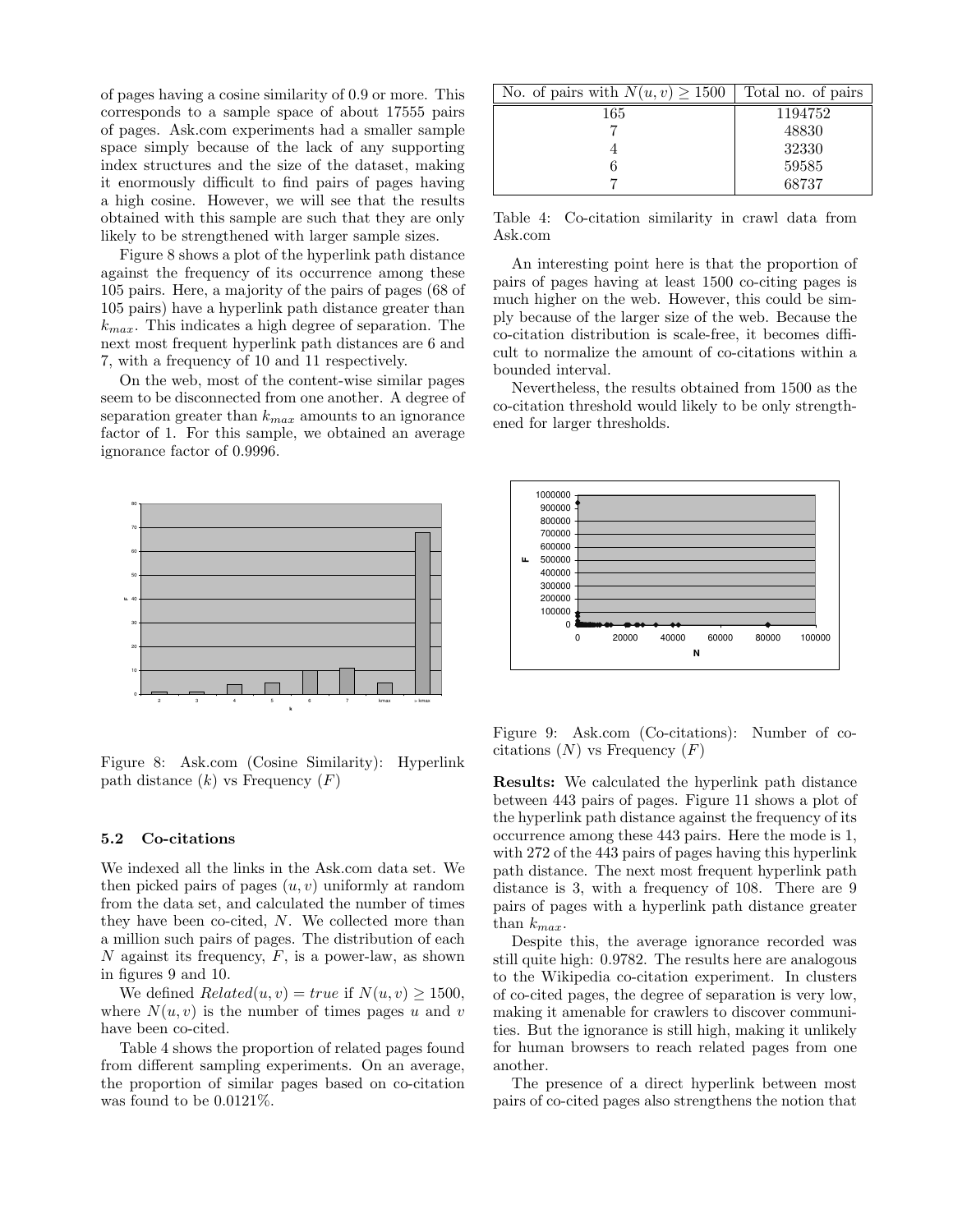

Figure 10: Ask.com (Co-citations):  $\ln(N)$  vs  $\ln(F)$ 



Figure 11: Ask.com (Co-citations): Hyperlink path distance  $(k)$  vs Frequency  $(F)$ 

the Web is a clustered graph. A clustered graph is characteristic of most social networks, where if a node  $a$  is connected to nodes  $b$  and  $c$ , then there is a high probability that b and c are connected themselves.

On the web, usually co-citation appears as a consequence of pages being hyperlinked in the first place. That is, the hyperlinks appear first, then followed by the co-citation. Even when this is not the case and two web pages discover each other from a co-citing page, because of the fact that web page owners can only modify their own respective pages, this results in addition of direct links.

Wikipedia in contrast, allows anyone to modify any page. As a consequence, it is a more organized place, where co-citing pages acts like index pages. If two pages b and c discover one another through a co-citing page a, then any knowledge obtained by this discovery is likely to be organized by modifying the index page a itself.

Figure 12 depicts this process schematically. Updation of knowledge in Wikipedia happens by making



Figure 12: Clustering processes in Wikipedia and the Web

"global" changes, since anyone can update any page. Eventually the changes converge towards preserving an overall semantic structure of the Wiki web. However on the web in general, each page updates knowledge locally, thus forming clusters among themselves.

#### 5.3 Interpretation of Results

In our experiments using cosine similarity as a measure of relatedness, we found that a majority of pairs of related pages have a hyperlink path distance greater than  $k_{max}$ . This shows the existence of a high degree of separation among content-wise related pages, and as a consequence, high ignorance.

However, co-cited pages seem to know one another directly. This indicates the existence of tightly connected web communities that connect inter-related pages, which are unaware of other content-wise related pages elsewhere on the web. The web, hence is highly entrenched. The content-wise related pages are segregated from these web communities, thus causing the entrenchment effect.

## 6 Experiments: Del.icio.us

The Wikipedia and Ask.com data sets are offline dumps/crawls. In order to measure ignorance on the live Web, we decided to conduct an experiment by performing live crawls on the Web. In order to establish the relatedness of pages, we used the del.icio.us tags, which give us a human interpretation of relatedness.

We chose a random pair of tags from among the tags on the latest bookmarks of del.icio.us. We then obtained the popular pages that have been tagged using both these tags. We picked pairs of pages from among these popular pages that have been tagged with these two tags by more than 100 people. Based on our premise that pairs of pages picked as above are related, we calculated the hyperlink path distance between them.

#### Results:

We performed this experiment for 20 pairs of pages. We found total ignorance (up to level 5) in all the cases, i.e. none of the pairs were connected to each other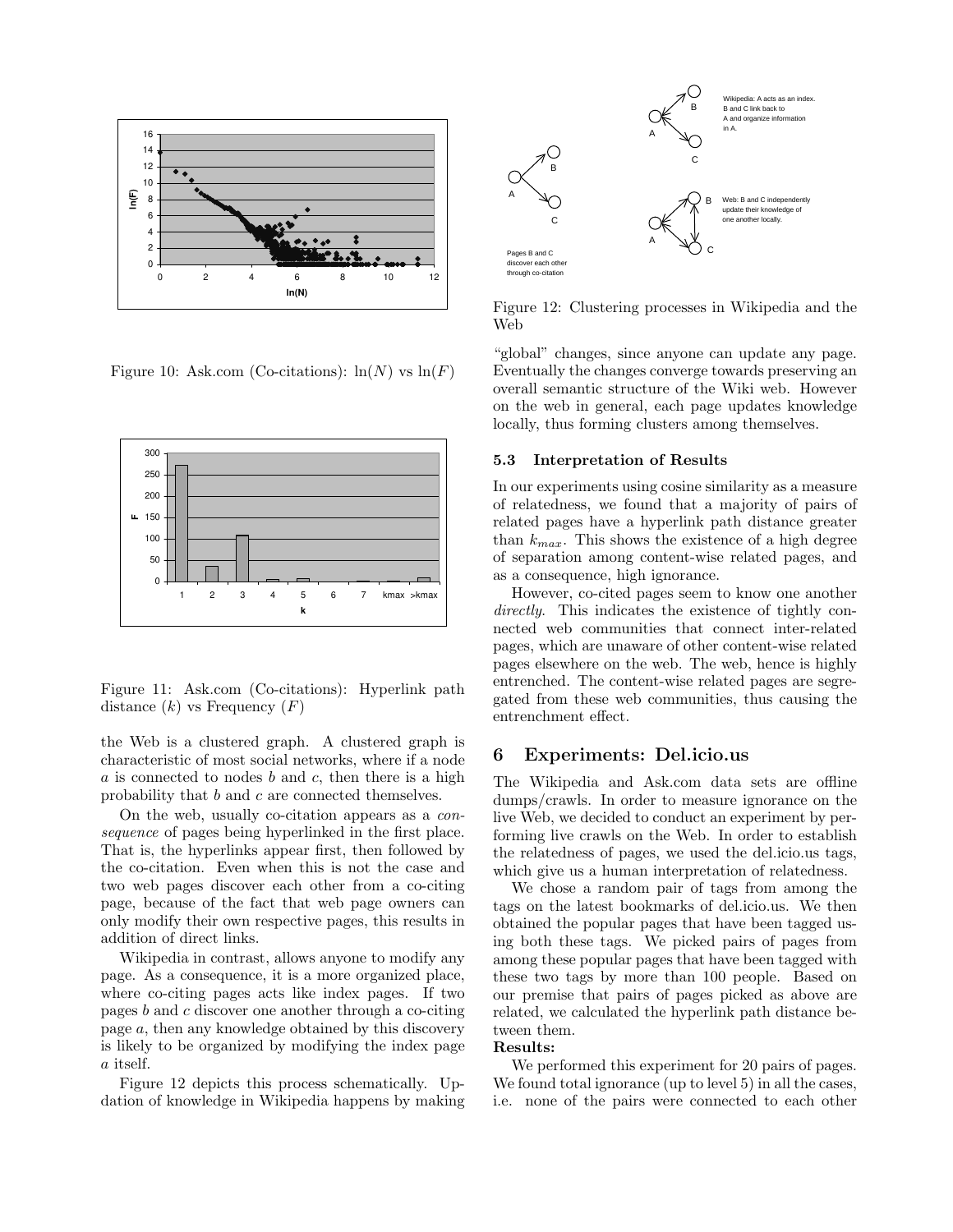within 5 levels. Due to the restrictions on accessing websites by a bot, we were not able to perform the experiments on more pairs of pages.

# 7 Related Literature

Dean and Henzinger [11] described an algorithm to find pages related to a given page, using its neighbourhood graph. They computed the hub score and authority score for each node in this graph, and returned the nodes with the top-ranked authority score. They also described another algorithm for finding related pages of a given page, by determining its sibling or co-cited pages that have high degrees of co-citation.

Fogaras, et al. [12] showed that the hyperlink structure of vertices within four to five levels from a given page provide more similarity information than single level neighbourhoods.

Davison [10] studied the extent to which the following assumption about the nature of hyperlinks holds true: "If page  $A$  and page  $B$  are connected by a hyperlink, they are on the same topic." He analyzed whether topical locality mirrors the spatial locality of pages on the Web. He sampled around 200,000 pages from the repository of a research search engine called DiscoWeb. He collected several pairs of pages of various kinds: (1) random pages, (2) random sibling or co-cited pages (pages that are both linked to from some other page), (3) random pages from the same host, and (4) random pages from different hosts. He compared the textual content on these pairs of pages using the cosine between their document vectors, and made the following observations: (1) Random page pairs have almost nothing in common, (2) Linked pages are more similar when the pages are from the same domain, and (3) Sibling pages are more similar than linked pages of different domains.

Menczer [15] conjectured and proved that pages within a few links from a given page are relevant to it with a high probability. He experimentally assessed the extent to which relevance is preserved within hyperlink neighbourhoods and the decay in textual similarity as one browses away from a page.

Chakrabarti, et al. [6] used a topic taxonomy like the Open Directory as a framework for understanding the structure of content-based clusters and communities. Using this framework and a topic classifier, they measured the background distribution of broad topics on the Web. They analyzed the capability of random walk algorithms to draw samples that followed such distributions. They also measured the probability that a page about one broad topic linked to another broad topic. Extending this experiment, they measured how quickly topic context is lost while walking randomly on the Web graph.

Chakrabarti, et al. [5] addressed the issue of entrenchment effect. Their analysis addressed the concern that popular search engines limit the attention of authors of new pages to a small set of "celebrity" URLs, for any query. They showed that, eventually, the celebrity URLs accumulate a constant fraction of all newly created links, and that the other URLs still follow a power-law distribution, but with a steeper power. They concluded that search engines offer new pages a steep and self-sustaining barrier to entry into well-connected web communities.

Cho, et al. [8, 9] also showed that the entrenchment effect exists in the Web. They analyzed how much longer it takes for new pages to attract a large Web traffic when search engines return only celebrity pages at the top of search results. They also concluded that search engines have an adverse impact on the discovery of new pages.

# 8 Concluding Remarks

The results of this study shows a strong disconnect between the hyperlink structure of the web and the distribution of similar content.

The entrenchment effect of the web is very real, which may have a bearing on several activities like focused crawling and ranking that rely on hyperlinks. The entrenched nature of the web also indicates the significance of collaborative knowledge sharing environments like Wikipedia and del.icio.us to bring similar content closer.

We envisage that browsing using an overlay web like del.icio.us tags or Wiki links (perhaps embedded within the browser) would become just as commonplace if not more, as compared to hyperlink based browsing.

# Acknowledgements

We are grateful to Tao Yang (Chief Scientist & Senior Vice President, Ask.com and Professor of Computer Science, UC Santa Barbara) and Ambuj Singh (Professor of Computer Science, UC Santa Barbara) for making the Ask.com data set available to us.

The third author is grateful to Infosys Technologies Limited, Bangalore for his PhD fellowship.

## References

- [1] R. Baeza-Yates and C. Castillo. Crawling the infinite Web: Five levels are enough. Proc. of the 3rd Workshop on Web, 2004.
- [2] A. -L. Barabasi and R. Albert. Emergence of scaling in random networks. Science, Vol. 286, pages 509–512, 1999.
- [3] J. Battelle. The Search: How Google and its rivals rewrote the rules of business and transformed our culture. Nicholas Brealey Publishing, 2005.
- [4] A. Broder, R. Kumar, F. Maghoul, P. Raghavan, S. Rajagopalan, R. Stata, A. Tomkins and